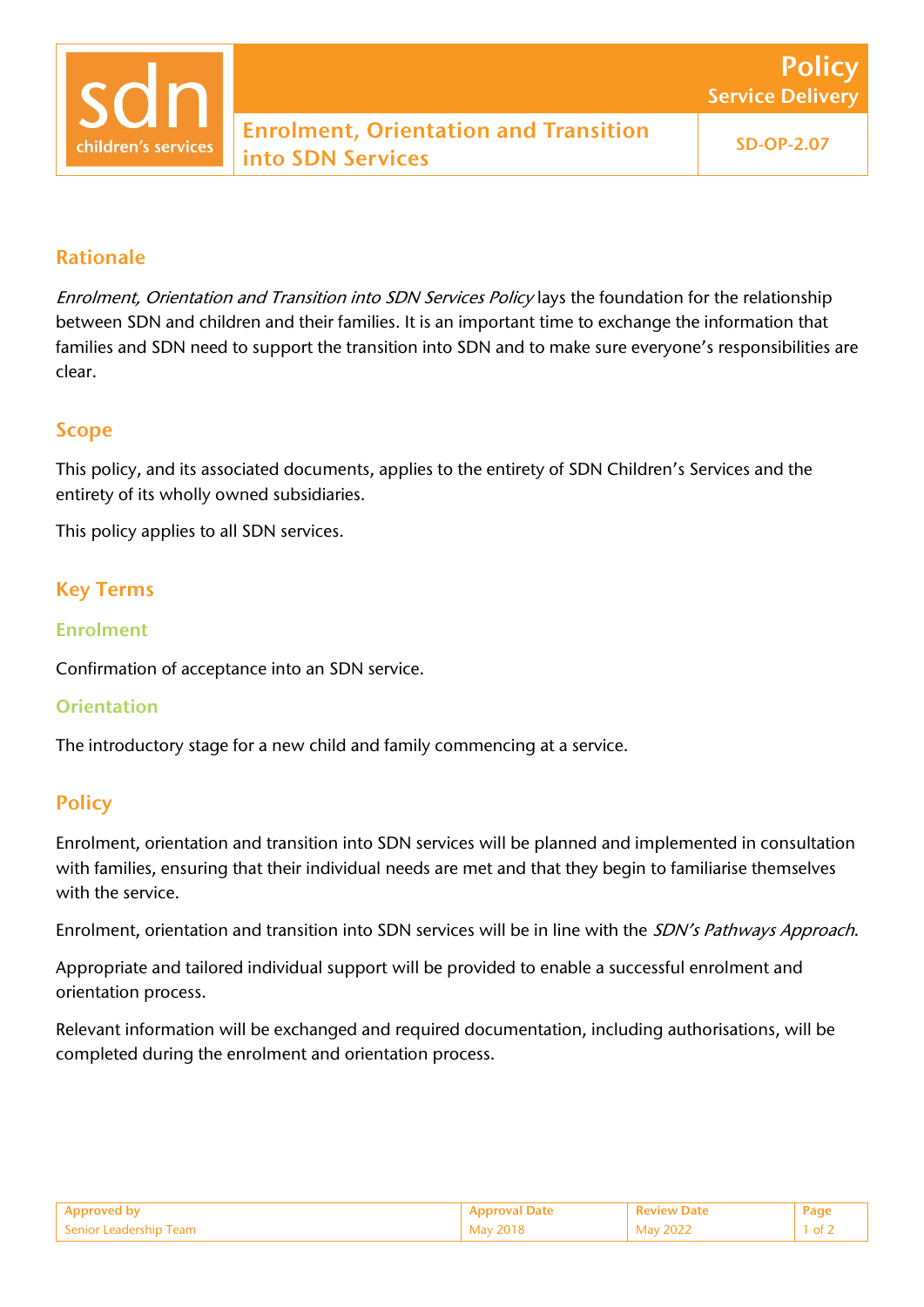## Enrolment Record

A fully completed *Enrolment Record* will be required for all children enrolling in a service. Families will be asked to update their details and emergency contact information at least annually.

The *Enrolment Record* will include information and documentation required by the *Education and Care* Services National Law and Education, Care Services National Regulations and Family Assistance Law. This will also include the child's immunisation details (please refer to the Immunisation of Children in SDN Children's Education and Care Centres Policy).

## Related SDN Documents

### Policies

- GI-HLP-1.09: Privacy and Protection of Information
- SD-HLP-2.01: Priority of Access to SDN Services
- SD-OP-2.08: Acceptance and Refusal of Authorisations
- SD-OP-2.09: Arrival, Departure and Late Collection of Children
- SD-OP-2.14: Children with Medical Conditions
- SD-OP-2.15: Child Incident, Injury, Trauma and Illness
- SD-OP-2.25: Immunisation of Children in SDN Children's Education and Care Centres
- LGL-HLP-8.03: Records Management

#### Procedures

- SD-PRO-2.07-01: Enrolment, Orientation and Transition into SDN Services
- SD- PRO-2.08-01: Acceptance and Refusal of Authorisations
- SD- PRO-2.09-01: Arrival, Departure and Late Collection of Children
- SD-PRO-2.14-01: Children with Medical Conditions
- SD-PRO-2.14-02: Administration of Medication
- SD-PRO-2.15-01: Child Incident, Injury, Trauma and Illness

#### Form/Template

- SD-FRM-2.07-01-01: SDN Children's Education and Care Centre Enrolment Record
- SD-FRM-2.07-01-02: Child and Family Programs Enquiry Form

# Relevant Legislation/Regulations

- Education and Care Services National Law Act 2010, section 175
- Education and Care Services National Regulations, regulations 90, 91, 160 to 162, 168(2)(k)

| FNROLMENT, ORIENTATION AND TRANSITION INTO SDN SERVICES POLICY |                      | SD-OP-2.07         |                |
|----------------------------------------------------------------|----------------------|--------------------|----------------|
| <b>Approved by</b>                                             | <b>Approval Date</b> | <b>Review Date</b> | Page           |
| l Senior Leadership Team                                       | May 2018             | May 2022           | 2 of $\lambda$ |